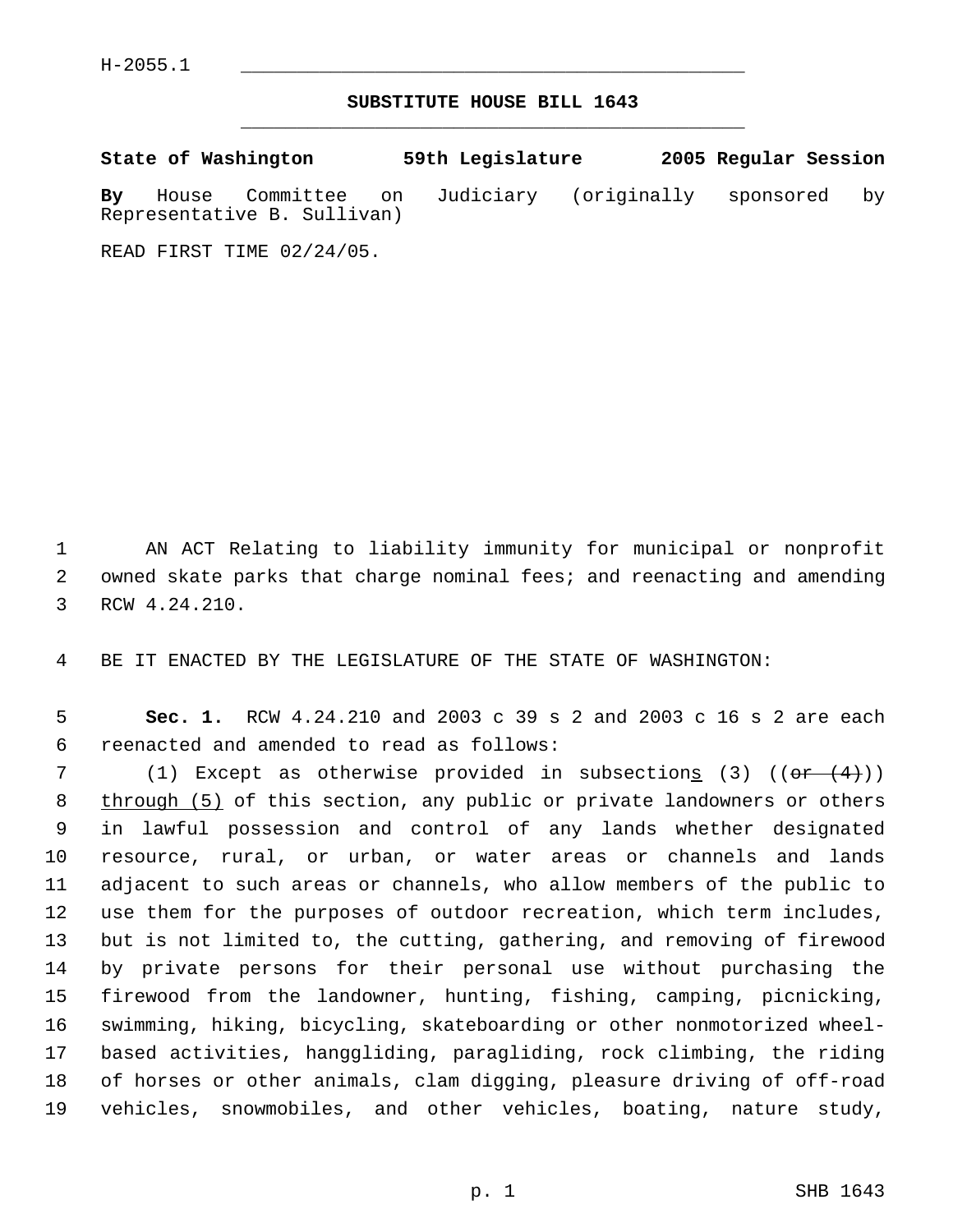winter or water sports, viewing or enjoying historical, archaeological, scenic, or scientific sites, without charging a fee of any kind therefor, shall not be liable for unintentional injuries to such users.

4 (2) Except as otherwise provided in subsections (3)  $((or  $(4)$ ))$ 5 through (5) of this section, any public or private landowner or others in lawful possession and control of any lands whether rural or urban, or water areas or channels and lands adjacent to such areas or channels, who offer or allow such land to be used for purposes of a fish or wildlife cooperative project, or allow access to such land for cleanup of litter or other solid waste, shall not be liable for unintentional injuries to any volunteer group or to any other users.

 (3) Any public or private landowner, or others in lawful possession and control of the land, may charge an administrative fee of up to twenty-five dollars for the cutting, gathering, and removing of firewood from the land.

 (4) A public or private nonprofit owner or operator of a skate park 17 may charge a nominal fee of no more than five dollars per day for the 18 use of a skate park where the fees are devoted solely to providing 19 supervision of the use and maintenance of the skate park facility. For purposes of this section, "skate park" means an indoor or outdoor ramp, course, or area specifically designated for the exclusive recreational 22 or sporting use of skateboards, bicycles, scooters, or roller skates.

 (5) Nothing in this section shall prevent the liability of a landowner or others in lawful possession and control for injuries sustained to users by reason of a known dangerous artificial latent condition for which warning signs have not been conspicuously posted. A fixed anchor used in rock climbing and put in place by someone other than a landowner is not a known dangerous artificial latent condition and a landowner under subsection (1) of this section shall not be liable for unintentional injuries resulting from the condition or use 31 of such an anchor. Nothing in RCW  $4.24.200$  and  $((4.24.210))$  this section limits or expands in any way the doctrine of attractive nuisance. Usage by members of the public, volunteer groups, or other users is permissive and does not support any claim of adverse possession.

36  $((+5))$  (6) For purposes of this section, a license or permit